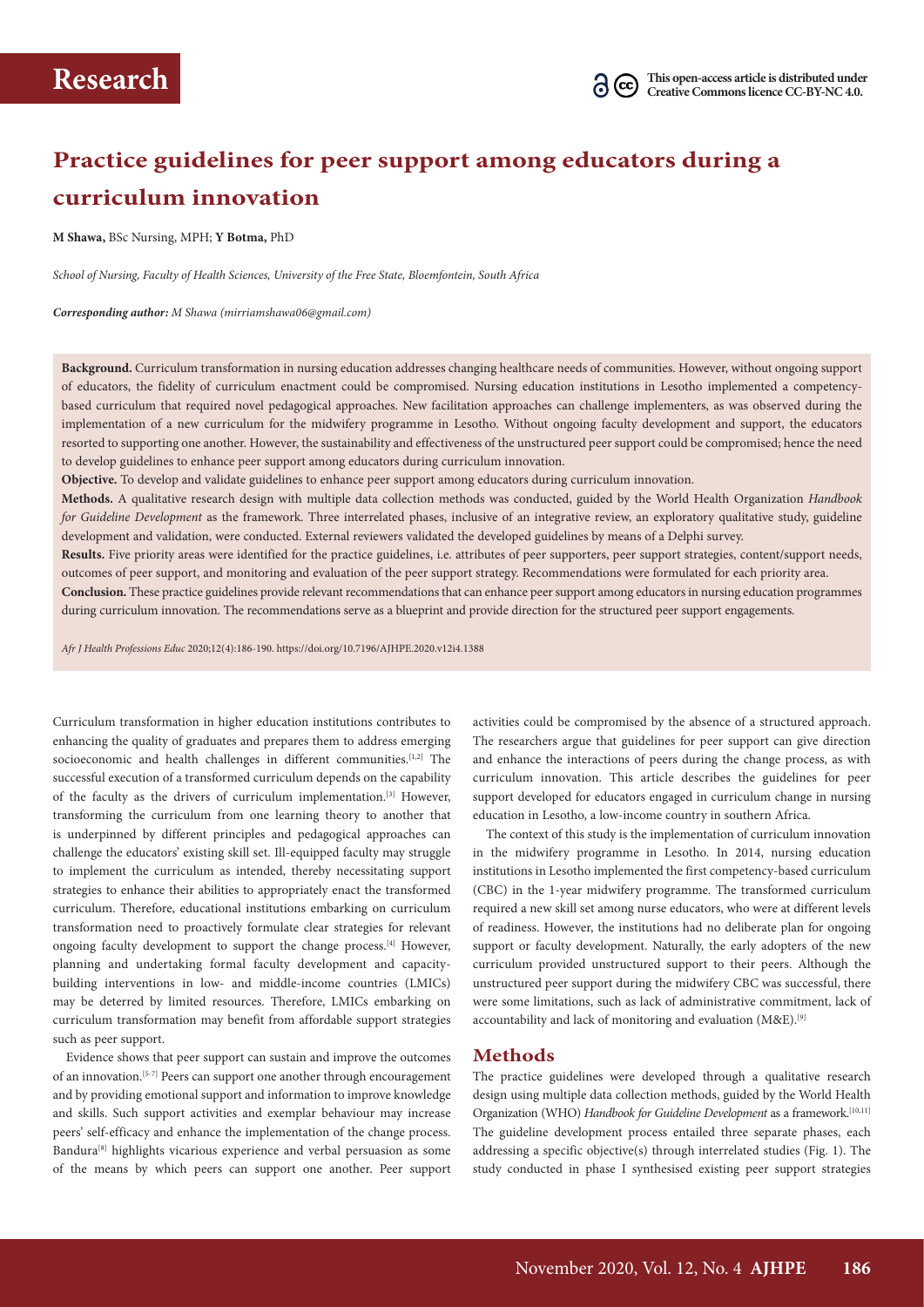# **Research**

that enhanced the implementation of an innovation or new programme among professionals between 2000 and 2016 through an integrative review. The details and findings of the integrative review have been reported elsewhere.[11] Phase II entailed a qualitative study that described the experiences of midwife educators regarding peer support during the implementation of a new curriculum in Lesotho. Data were collected from 12 midwife educators through unstructured interviews, which were recorded, transcribed verbatim and analysed inductively. The details and findings of this study are reported elsewhere.<sup>[12]</sup>

The third and final phase involved triangulation of evidence from the studies of the two preceding phases, followed by development and validation of the guidelines for peer support. In line with the WHO *Handbook for Guideline Development*, [11] the researcher established a task team consisting of a methodology expert and curriculum specialist, a



*Fig. 1. Methodological process for guideline development. (CBC = competencybased curriculum; WHO = World Health Organization.)*

faculty development expert knowledgeable regarding peer support and the researcher. Based on the triangulated evidence from the studies of the preceding two phases, the task team identified, discussed and agreed on priority areas and recommendations through consensus. Secret voting was used to reach a decision whenever there was a disagreement. Five priority areas and seven recommendations were formulated and evaluated against the quality assessment framework described in the *Handbook for Guideline Development*. [11] Validation of the guidelines was conducted by a panel of external reviewers through a Delphi survey. A detailed description of the development process and the guidelines are presented in the supplementary material ([http://ajhpe.org.za/public/files/1388.pdf\)](http://ajhpe.org.za/public/files/1388.pdf).

#### **Rigour of the guideline development process**

Validation by an expert panel contributed to the rigour of the development of the guidelines. The task team purposefully identified 16 experts in nursing education and mentorship from Africa and Asia, based on their qualifications, expertise and experience. Nine reviewers accepted the invitation to participate in the Delphi survey. The expert panel used the 23-item Appraisal of Guideline for Research and Evaluation (AGREE II) tool to evaluate the guidelines through a two-cycle Delphi survey.[13,14] The AGREE II tool addresses 6 domains:

- scope and purpose
- stakeholder involvement
- rigour of development
- clarity and presentation
- applicability
- editorial independence.

The response rates during rounds I and II of the Delphi survey were 89% and 75%, respectively. Hasson and McKenna, [14] citing Sumsion, suggest that a response rate of 70% is rigorous for a Delphi survey. The responses from the expert reviewers were analysed using the proportions of agreement for each of the items on the AGREE II tool. The task team made amendments and consolidated the recommendations based on the analyses of both rounds of the Delphi survey. Fig. 2 summarises the guideline validation process.

#### **Ethical approval**

Ethical approval was obtained from the Health Sciences Research Ethics Committee, University of the Free State (ref. no. HSREC 28/2017) and the Lesotho Ministry of Health Research and Ethics Committee (ref. no.



*Fig. 2. Summary of the guideline validation process.*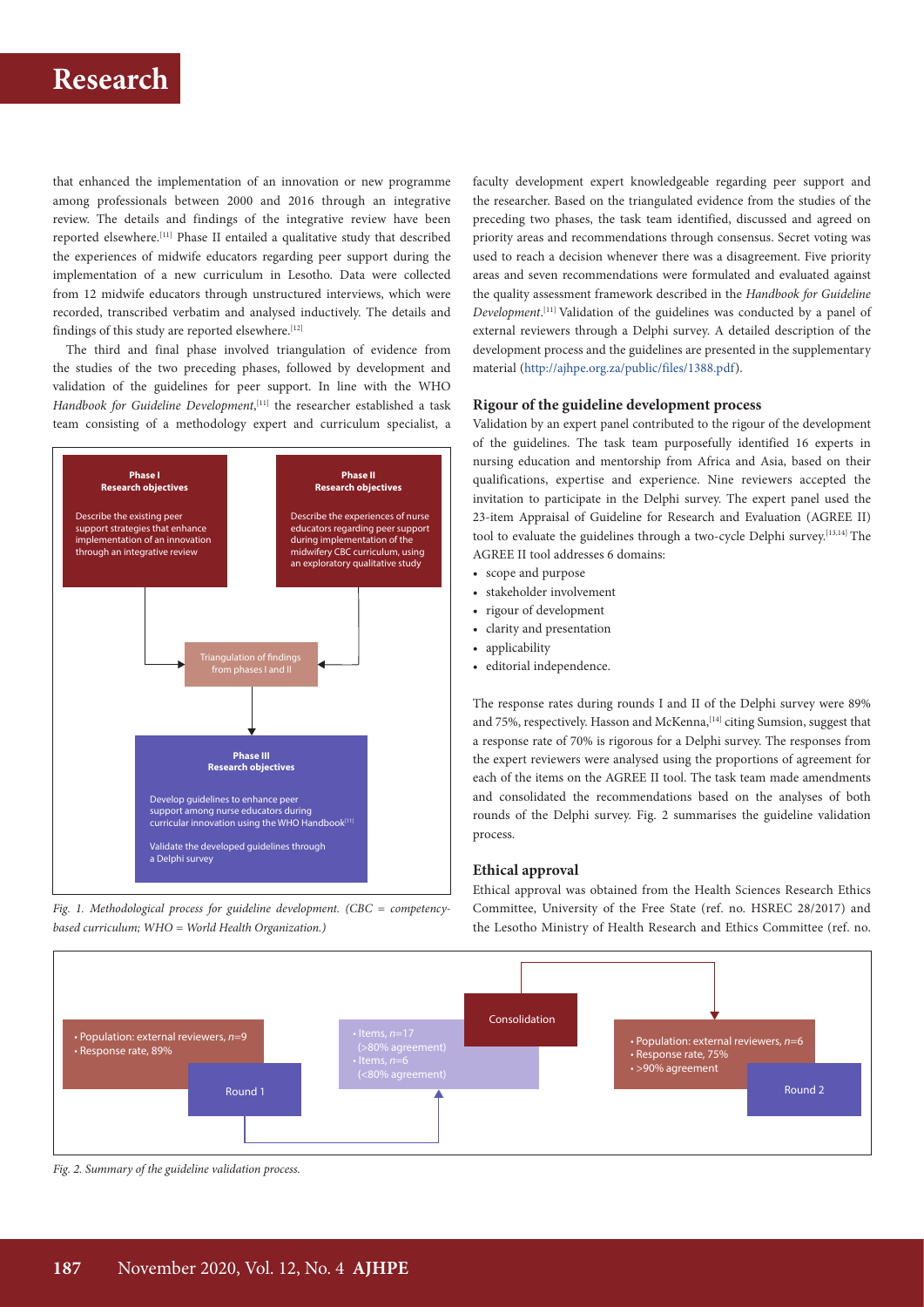# ID 91-2017). All participants in the qualitative study and the Delphi survey received detailed information and participated voluntarily. The external reviewers remained anonymous to one another throughout the validation process.[14]

## **Results**

**Research**

Five priority areas and seven recommendations were developed for the peer support guidelines. The priority areas are as follows:

#### **Priority area 1: Attributes of peer supporters**

This priority area focuses on the qualifications, capabilities and qualities of peer supporters. Evidence suggests that peer supporters require a higher qualification and expertise in a specific discipline, such as a Master's or doctoral degree in nursing/health professions education. However, it is unlikely that many educators in LMICs have the necessary higher qualifications. Therefore, a formal qualification in nursing/health professions education is acceptable for a peer supporter. Attributes such as experience, motivation and commitment to peer support are valued and readily accepted among peers.

#### **Priority area 2: Peer support strategies**

This priority area focuses on the strategies for providing support and the characteristics of an effective support strategy. Evidence shows that relevant and tailor-made strategies and platforms have positive outcomes and are acceptable and valued by peers receiving support. Strategies include group support approaches and paired techniques. Acceptability and feasibility are high when there is institutional commitment to the strategy.

**Table 1. Summary of guideline recommendations on peer support**

#### **Priority area 3: Content/support needs**

Tailor-made content is valued and acceptable, and has a positive effect on peers. Assessment to determine the content or support should be done in collaboration with those who need support. The content should be aligned to the new curriculum implementation needs of individuals.

#### **Priority area 4: Outcomes of peer support**

The goals and objectives of the peer support strategy should be directed towards sustaining curriculum innovation, improved curriculum implementation and promotion of professional and personal growth. The commitment of institutional administrators enhances accountability regarding the outcomes of peer support, promotes success of peer support and ultimately sustains curriculum innovation.

## **Priority area 5: Monitoring and evaluation of the peer support strategy**

M&E is an essential component of successful peer support, and enhances and sustains peer support strategies. A peer support strategy should have an M&E mechanism that provides opportunity for feedback and enhances effectiveness of the strategy.

Table 1 presents a summary of the recommendations.

#### **Discussion**

Practice guidelines can enhance peer support interactions among implementers of a transformed curriculum, particularly in resourcelimited institutions that cannot afford ongoing faculty development. The lack of ongoing faculty development and support could compromise the fidelity of the implementation of the transformed curriculum and

| Table 1. Summary or guideline recommendations on peer support |                                                                                                                                                                                                                                                                                                                                                                                                                                                                                                                                                                                                                                                              |
|---------------------------------------------------------------|--------------------------------------------------------------------------------------------------------------------------------------------------------------------------------------------------------------------------------------------------------------------------------------------------------------------------------------------------------------------------------------------------------------------------------------------------------------------------------------------------------------------------------------------------------------------------------------------------------------------------------------------------------------|
| Priority area                                                 | <b>Recommendations</b>                                                                                                                                                                                                                                                                                                                                                                                                                                                                                                                                                                                                                                       |
| A1: Attributes of peer supporters                             | A1.1: Peer supporters should be in possession of a formal qualification in nursing/health professions education, be<br>knowledgeable about the principles guiding the curriculum innovation, experienced in mentoring, motivated and<br>committed to provide support and facilitate the professional growth of the peers<br>Level of evidence used: moderate                                                                                                                                                                                                                                                                                                 |
| B1: Peer support strategies                                   | B1.1: Peer supporters should consider the needs of the peers related to the implementation of curriculum innovation,<br>such as developing appropriate facilitation materials and using relevant pedagogical and assessment methods. Peer<br>supporters should select the most appropriate strategies and platforms to provide support<br>Level of evidence used: moderate<br>B1.2: Institutional leadership should ensure that the support strategy has clear goals and objectives, explicit systems<br>and mechanisms to enhance and sustain the effective implementation of the strategy during curriculum innovation<br>Level of evidence used: moderate |
| C1: Content/support needs                                     | C1.1: Peer supporters should collaborate with the peers/faculty to assess and identify support needs to enable the<br>development of relevant and applicable content that is aligned with the implementation of the new curriculum<br>Level of evidence used: moderate                                                                                                                                                                                                                                                                                                                                                                                       |
| D1: Outcomes of peer support                                  | D1.1: Goals and objectives of peer support activities should be aligned with the identified needs and directed towards<br>sustaining the curriculum innovation, capacity building, professional growth, community of practice and scholarship<br>Level of evidence used: moderate<br>D1.2: Institutions should recognise support strategies as a valued service and commit by allocating resources to meet<br>the departmental/support needs to enhance peer support during a curriculum innovation<br>Level of evidence used: moderate                                                                                                                      |
| E1:M&E of the peer support strategy                           | E1.1: Institutional leadership should ensure that there is a mechanism for M&E of peer support strategies used during<br>curriculum innovation<br>Level of evidence used: moderate                                                                                                                                                                                                                                                                                                                                                                                                                                                                           |
| $M&E =$ monitoring and evaluation.                            |                                                                                                                                                                                                                                                                                                                                                                                                                                                                                                                                                                                                                                                              |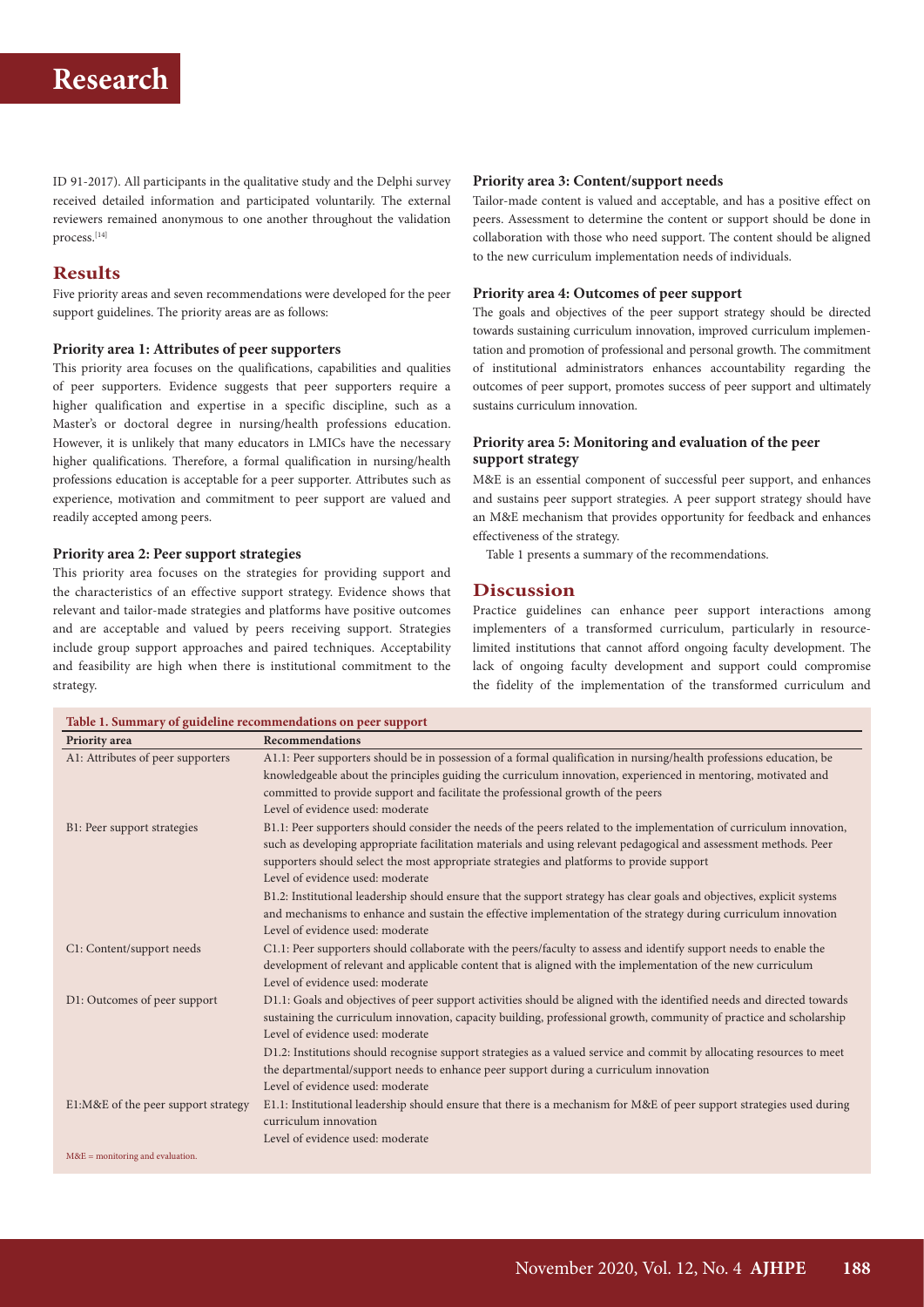create an environment for curriculum drift.<sup>[15]</sup> Botma<sup>[16,17]</sup> reiterates that educators who are not familiar with the principles underpinning the new curriculum could facilitate curriculum drift. Therefore, without ongoing support for educators during curriculum transformation, curriculum drift is unavoidable. These practice guidelines are contextualised and recommend strategies and processes essential for effective peer support among educators engaged in the enactment of curriculum innovation. Various factors, including qualifications, experience and commitment of support providers, influence the effectiveness of peer support strategies.[5,6,18] However, in LMICs, such as Lesotho, it may not be feasible for most nursing education institutions to have educators with qualifications that are higher than the basic nursing degree. In the absence of highly qualified peer supporters, institutions can utilise knowledgeable and experienced individuals, such as early adopters.<sup>[17]</sup> Institutional leaders also need to develop deliberate faculty plans directed towards building of capacity of potential supporters.[17,19] Peer supporters should also possess effective interpersonal and communication skills to facilitate a positive and collegial environment and interactions during support activities.<sup>[5,20,21]</sup>

The content for the peer support strategy should be well planned and relevant to the curriculum implementation needs of peers. Klinge<sup>[22]</sup> agrees with Pololi and colleagues that learning occurs naturally when adult students perceive it as relevant to improve their self-efficacy. Ensuring relevant content requires collaborative assessment and identification of support needs.[5,23] The designed content should be administered using appropriate strategies, such as workshops, presentations, meetings, supportive peer reviews and hands-on methods. Role modelling and encouragement further enhance the self-efficacy of colleagues during the change process.[8] The participants may value and prefer engaging and hands-on strategies that are in line with the challenges they are facing. Knowles' work cited by Klinge<sup>[22]</sup> alludes to the principles of adult learning and emphasises the importance of designing needs-driven support strategies that promote active learning.However, peer support providers in LMICs need to be cognisant of limitations associated with some strategies and platforms, such as connectivity, systems failure and the technological abilities of individuals,<sup>[20]</sup> which might influence the effectiveness and success of the support strategy.

Outcomes of an effective peer support strategy include sustained curriculum innovation, personal and professional growth and development of a community of practice.<sup>[6,7]</sup> Peer support approaches that promote self-directedness and critical thinking ought to be encouraged. Besides these positive outcomes, unintended effects, such as negative emotional reactions, might also be experienced and compromise the effectiveness of the support.[5,18] Therefore, establishment of a committee instead of one person working on peer support interventions may create a buffer for the potential emotional strains that individuals may experience.<sup>[6,18]</sup> Some factors that can compromise the effectiveness of a peer support strategy include disconnections in relationships, power differences, unclear mentoring roles and lack of M&E.<sup>[5,18,21]</sup> However, critical to the attainment of positive outcomes is the commitment of institutional leadership to the strategy of peer support.

The guidelines allude to the commitment of institutional leadership, which is essential in creating an environment conducive to successful peer support strategies.[4] Such commitment is key to the success of peer support and influences the allocation of resources, accountability and M&E of the strategy.[6,18,21] Both the integrative review and the qualitative study highlighted the importance of administrative endorsement.<sup>[9,12]</sup> Although M&E is essential for any effective intervention, these quality assurance mechanisms are sometimes disregarded, leading to delayed identification of challenges and weakness, and subsequently no corrective measures are undertaken.[7,24] M&E can be the mainstay of the support strategy and for sustaining the implementation of curriculum innovation.<sup>[7,18]</sup>

These peer support guidelines can be adapted to different contexts and used among educators in institutions undergoing curriculum transformation in LMICs. Peer support is one of the affordable approaches that can benefit educators in resource-limited institutions.

### **Conclusions**

The practice guidelines presented in this article are aimed at enhancing peer support engagement among educators in nursing education programmes during curriculum transformation. These contextualised guidelines recommend strategies and processes that address critical aspects of peer support, including attributes of peer supporters, peer support strategies, content/support needs, outcomes of peer support, and monitoring and evaluation of the peer support strategy. The formulated recommendations can serve as a blueprint that gives direction to structured peer support interactions among educators during curriculum innovation in resourcescarce countries. However, these guidelines are not a panacea for all the challenges associated with curricular transformation processes, but form part of the solutions. Therefore, the guidelines should be used together with other strategies that enhance fidelity of curriculum implementation.

Further research is recommended to evaluate the usability and effectiveness of the guidelines in the different institutions that may use them. There is also a need to evaluate the efficacy of the implementation of curriculum reforms funded by the Nursing Education Partnership Initiative (NEPI) in African countries.

**Declaration.** The study was conducted in partial fulfilment of the requirements for MS's PhD degree at the University of the Free State, Bloemfontein.

**Acknowledgements.** The authors acknowledge Ms J Viljoen and Ms E Heyns for language and technical editing of the manuscript, respectively. The external reviewers are acknowledged for their role in validating the developed practice guidelines.

**Author contributions.** MS and YB conceptualised the study design, MS collected and analysed the data. MS and YB triangulated evidence, developed and consolidated the peer support practice guidelines. MS drafted the manuscript and YB provided critical guidance throughout the process and approved the final manuscript.

**Funding.** None.

**Conflicts of interest.** None.

- 1. Frenk J, Chen L, Bhutta ZA, et al. Health professionals for a new century: Transforming education to strengthen health systems in an interdependent world. Lancet 2010;376(9756):1923-1958. [https://doi.org/10.1016/s0140-](https://doi.org/10.1016/s0140-6736(10)61854-5) [6736\(10\)61854-5](https://doi.org/10.1016/s0140-6736(10)61854-5)
- 2. Niehaus E, Williams L. Faculty transformation in curriculum transformation: The role of faculty development in campus internationalization. Innov High Educ 2016;41:59-74.<https://doi.org/10.1007/s10755-015-9334-7> 3. Snyman S. Reconceptualising of Health Professions Education in South Africa. Pretoria: ASSAf, 2018.
- 

4. Galea S, Fried LP, Walker JR, Rudenstine S, Glover JW, Begg MD. Developing the new Columbia core curriculum:<br>A case study in managing radical curriculum change. Am J Public Health 2015;105(Suppl 1):S17-S21. [https://doi.](https://doi.org/10.2105/ajph.2014.302470)

5. Bryant AL, Aizer Brody A, Perez A, et al. Development and implementation of a peer mentoring program for early career gerontological faculty. J Nurs Scholar 2015;47(3):258-266. [https://doi.org/10.1111%2Fjnu.12135](https://doi.org/10.1111%2Fjnu.12135
)